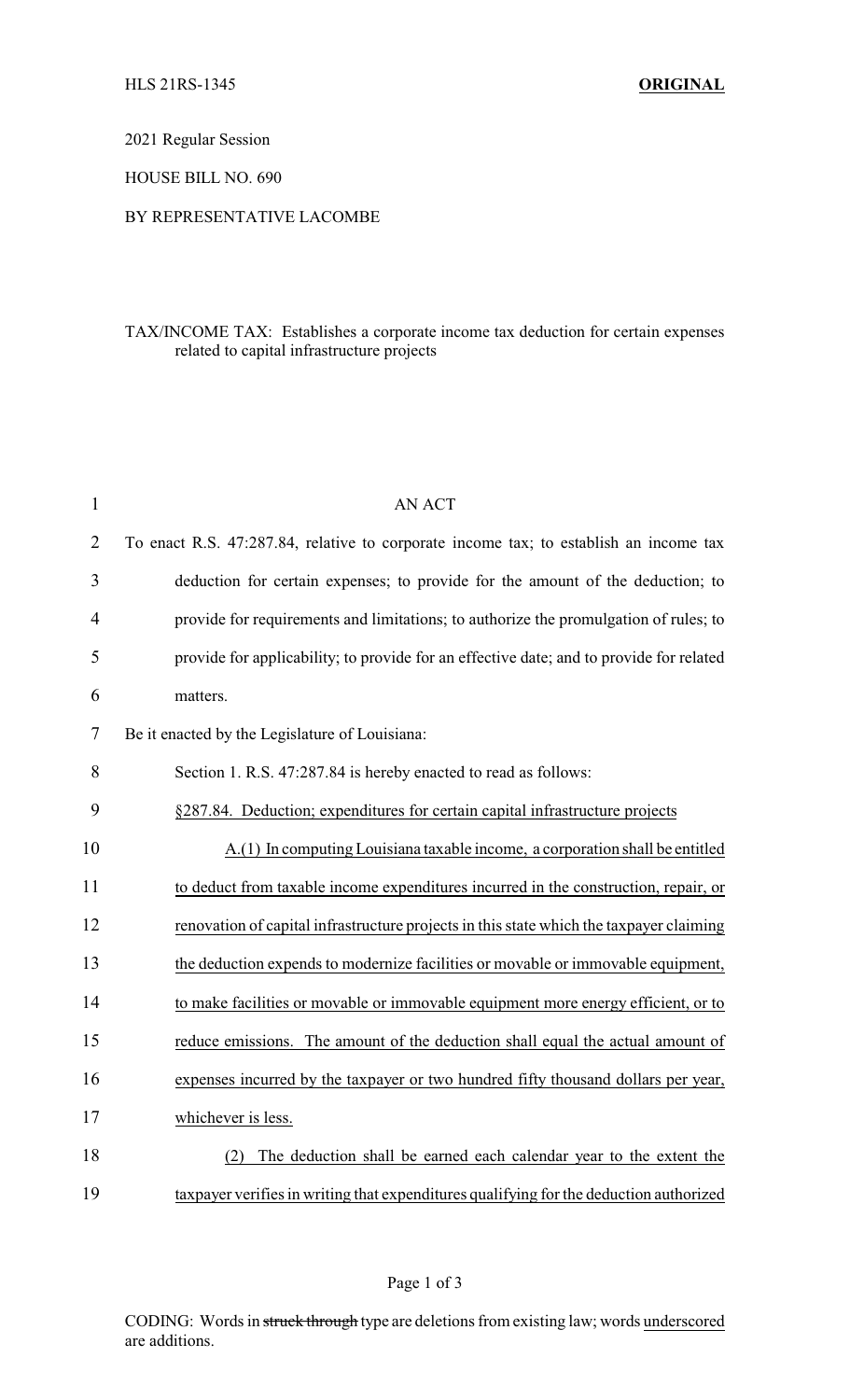| $\mathbf{1}$   | pursuant to the provisions of this Section have been expended during the calendar    |  |
|----------------|--------------------------------------------------------------------------------------|--|
| $\overline{2}$ | year for which the deduction is claimed.                                             |  |
| 3              | (3) The deduction authorized pursuant to the provisions of this Section shall        |  |
| $\overline{4}$ | not reduce the taxpayer's Louisiana taxable income below zero.                       |  |
| 5              | B. If the secretary of the Department of Revenue finds that funds for which          |  |
| 6              | a taxpayer received a deduction pursuant to the provisions of this Section were not  |  |
| 7              | expended for expenditures qualifying for the deduction as provided in this Section,  |  |
| 8              | then the taxpayer's state corporate income tax for the taxable period shall be       |  |
| 9              | increased by an amount necessary to recapture the amount of the deduction provided   |  |
| 10             | pursuant to this Section. A deduction granted to a taxpayer, but later disallowed,   |  |
| 11             | may be recovered by the secretary of the Department of Revenue through any           |  |
| 12             | collection remedy authorized by R.S. 47:1561 and initiated within three years from   |  |
| 13             | December thirty-first of the year in which the deduction was taken.                  |  |
| 14             | C. The secretary of the Department of Revenue may promulgate rules in                |  |
| 15             | accordance with the Administrative Procedure Act to implement the provisions of      |  |
| 16             | this Section including rules related to the submission of documentation when         |  |
| 17             | claiming the deduction.                                                              |  |
| 18             | D. No deduction shall be allowed on any tax return, regardless of the tax            |  |
| 19             | year in which the return applies, filed after December 31, 2024.                     |  |
| 20             | Section 2. The provisions of this Act shall be applicable for tax years beginning on |  |
| 21             | or after January 1, 2022.                                                            |  |
| 22             | Section 3. The provisions of this Act shall become effective on January 1, 2022.     |  |

## DIGEST

The digest printed below was prepared by House Legislative Services. It constitutes no part of the legislative instrument. The keyword, one-liner, abstract, and digest do not constitute part of the law or proof or indicia of legislative intent. [R.S. 1:13(B) and 24:177(E)]

| HB 690 Original | 2021 Regular Session | LaCombe |
|-----------------|----------------------|---------|
|-----------------|----------------------|---------|

**Abstract:** Establishes a corporate income tax deduction not to exceed \$250,000 per year for expenditures incurred in the construction, repair, or renovation of capital infrastructure projects to modernize facilities, to make facilities more energy efficient, or to reduce emissions.